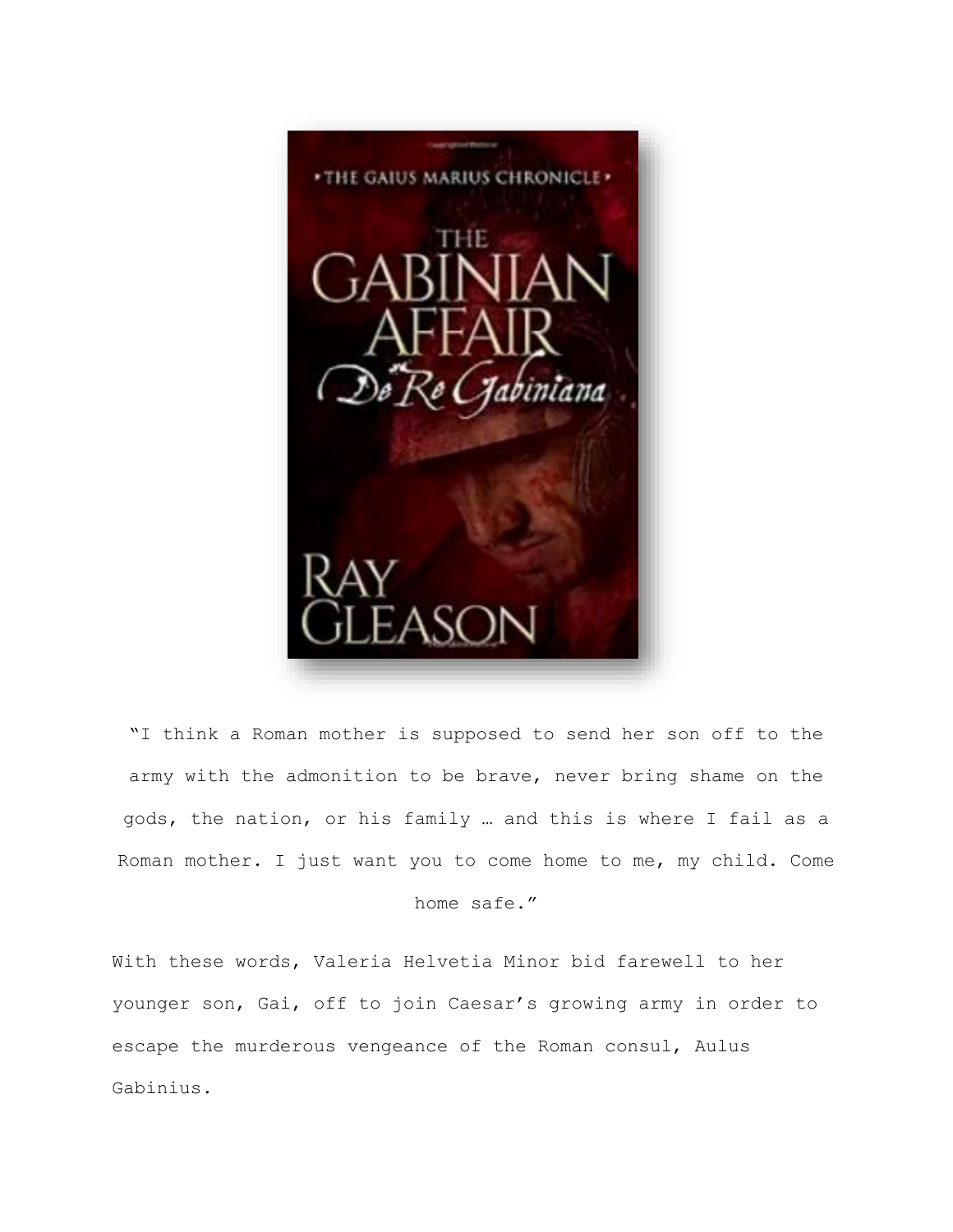*The Gabinian Affair* is the first book of the Gaius Marius Chronicle, the memoir of a retired Roman soldier, Gaius Marius Insubrecus, a legionary who fought with Caesar throughout his Gallic campaigns and the Roman civil wars, and who then supported Caesar's son and heir, Octavius, in his struggle against Caesar's murderers and finally against Antonius and Cleopatra.

*The Gabinian Affair* recounts the events leading up to Insubrecus' decision to join the Roman Tenth Legion at the age of sixteen, immediately before Caesar's Helvetian campaign. The narrative recreates a colorful and culturally complex portrait of ancient northern Italy, the Po Valley and the city of Mediolanum, whose Celtic population is struggling with its own identity after more than a hundred years of Roman rule.

Through the well-meaning machinations of his mother, Gai is thrust into the maelstrom of Roman politics, corruption and murderous vengeance of the late Republic.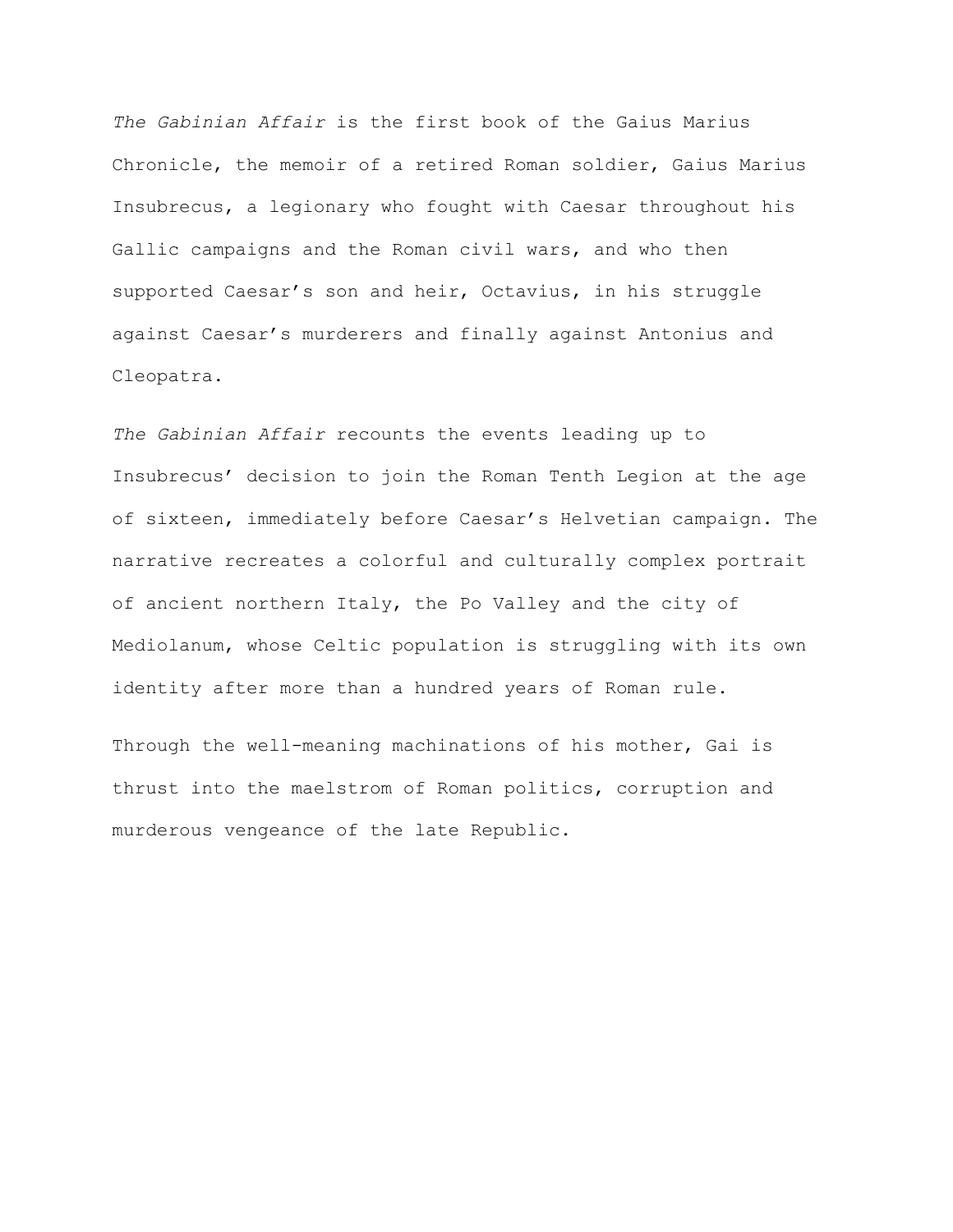## **An Excerpt from** *The Gabinian Affair*

From Chapter 7. "Between the Iliad and the Brothel:

My Final Lessons in Being Roman"

We remained silent for a while, basking in the warmth of the *trepidarium*. Time is difficult to measure in silence. Finally, Macro poured his third cup of wine, and said, "Maariam … her name was Maariam."

"What?" I responded, returning abruptly from my own reveries.

"My woman … my *mulier castrorum* … her name was Maariam. I saw the way you looked at me when we were talking about Galenus' woman, Dora. My woman was Maariam."

I noticed his use of *was*. "What … what happened?" I asked, not sure I wanted to know or wanted to encourage Macro to talk about it.

Macro took another long drink. "Dead," he said into his cup, "dead some ten years now … her and our child."

I looked up at him. His eyes were unfocused, more from the memories than the wine.

"She showed up in the *vicus*, the civilian settlement that grows up around the legionary camps, outside of Nicomedia. She was starving … all eyes and bones. Dora took her under her wing. It was when Mithridates swept down on the city and chased Cotta's boys down the coast. A riot broke out in the town. Supposedly the natives, the Greeks, were murdering everyone Roman … some sort of victory celebration. But there were always a few private feuds to settle. Maariam's father was a banker … wasn't Roman at all … not even a Greek. Came from some fly-speck of a place in Asia down near Egypt. The Greeks called it *Ioudaia,* or something like that. A lot of people in the town owed him money … so they decided to settle their debts the easy way. They killed the old man, his wife, his sons. They raped Maariam until they thought she was dead. Then they tried to burn the house down over the bodies … *irrumantes Graeci* … prick-suckin' Greeks. But she wasn't dead and managed to crawl out of house before it burned down on top of her … eventually found her way to our camps. Dora found her living in a hole she had dug near the *vicus …* starving. Dora always had a good heart … took her in … fed her."

Macro finished off the cup of wine, then poured another.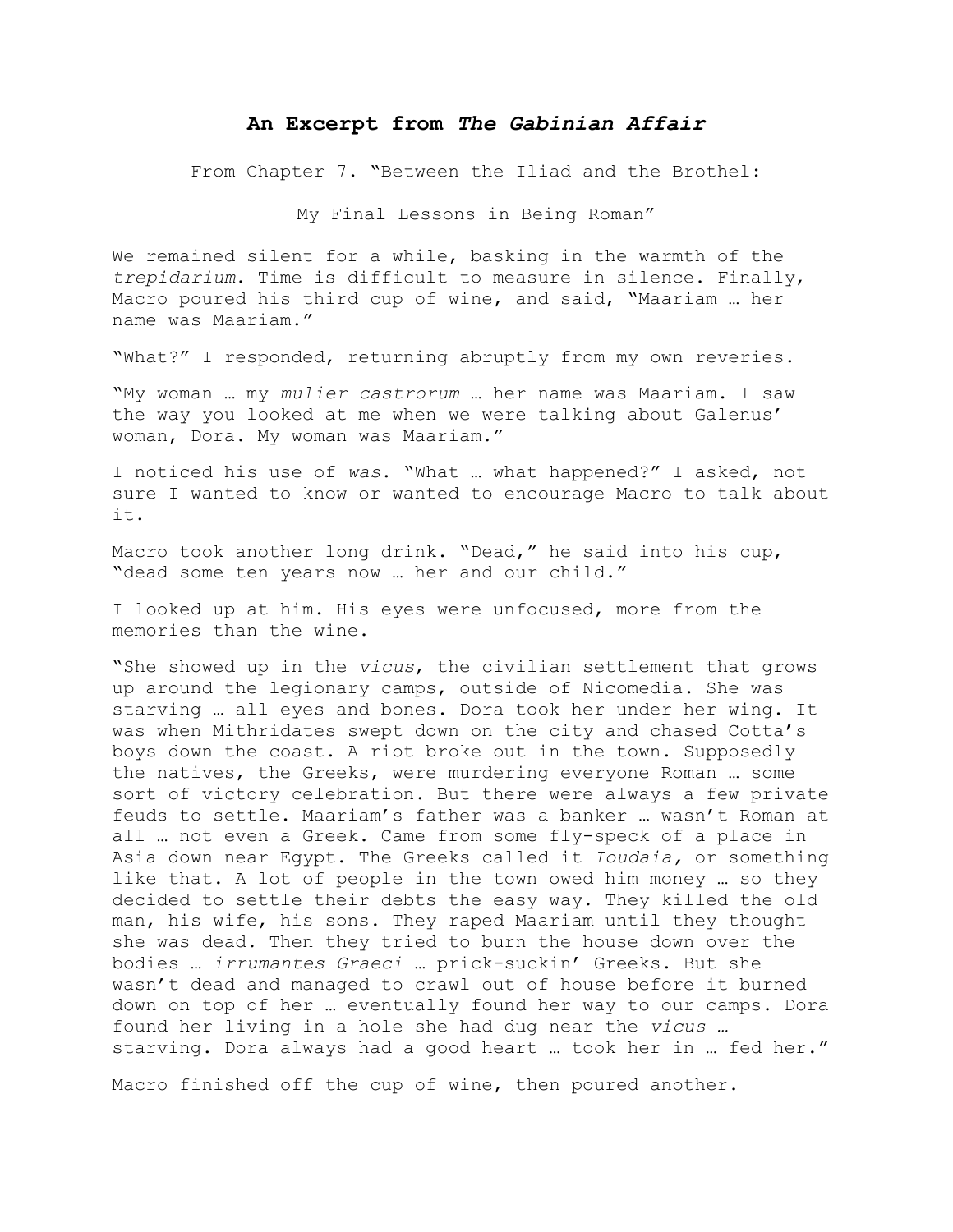He continued, "I was Galenus' *optio* … Lucullus' Third Legion … Second Century, Third Cohort … left flank of the first battle line. Dora took care of my cleaning and mending for me … so, of course, I met Maariam. Soon, after she got stronger, she was doing my cleaning and mending. Then she was keeping me warm at night, when I didn't have to sleep in camp."

Macro seemed to be staring up toward the ceiling of the *trepidarium*. Somewhere up there, his memories were alive again for him.

"Mariaam had a strange god. She clung to him despite what he allowed *ist' pedicantes …* those ass-loving Greeks … to do to her and her family. He had no name … strange … but she prayed to him … for her family every evening … like they were still alive somewhere … every evening. How'd it go again?" Macro began to chant, "*Yit gadal vyit kadash shmei raba balma di vra khirutei … amain … amain … amain.*"

I looked over at Macro. In the dim light of the *trepidarium*, I could hear him chanting repeatedly that strange word: *amain. S*till staring up at something only he could see hovering above us in the shadows, tears were forming in his eyes. He seemed to be chanting a prayer for his lost Maariam.

Macro caught me looking at him. Quickly, he wiped his eyes and poured out some more wine, muttering something about the smoke from the lamps.

Then, he continued, "We were pushing up into the mountains, chasing Tigranes, the king of a shithole called Armenia. We had just dug our marching camps near some mountain river we had been following up into a valley … the Aratsani, I think it was called … something like that. We were pushing some recon units up the valley when Tigranes jumped us … came rolling down the valley like an avalanche. There must have been thousands of them. They pushed us back into our camps. Right then, our baggage train came up the valley. When those *cunni* saw that, they broke off and went after the loot. There was nothing we could do but hold our walls and watch. There were three cohorts with the baggage … the tenth out of each of our legions. They tried to form a battle line, but they didn't stand a chance. Tigranes' infantry hit them straight on, and his cavalry went around their flanks and right up their asses. The whole thing was over in less than half an hour. Then they went after the *impedimenta*, the supplies and equipment. As far as we were concerned, they could have that shit … but our people from the *vicus* were with the train. We heard the screams all night. There was nothing we could do. In